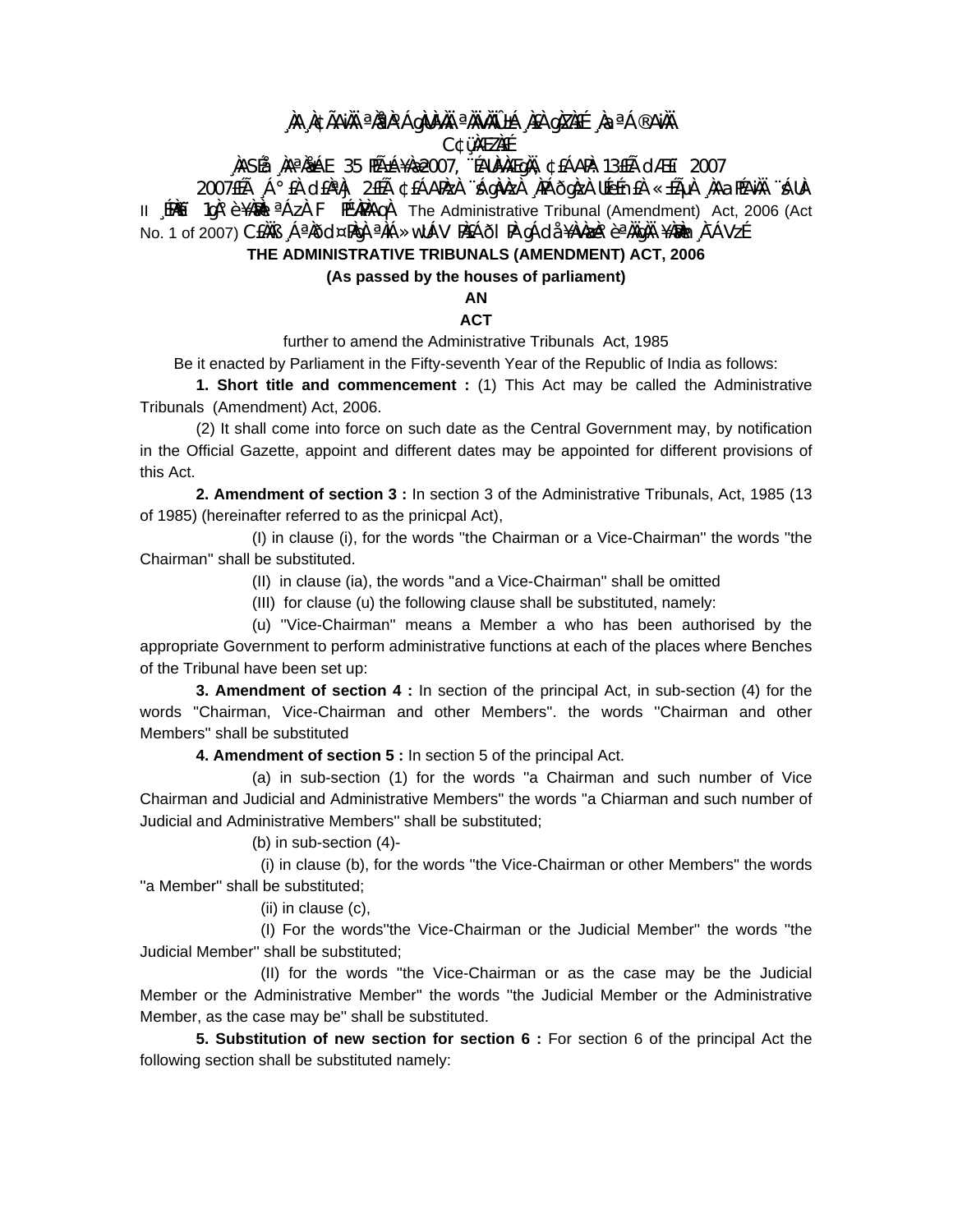**6. Qualifications for appointment as Chairman Vice-Chairman and other members :** (1) A person shall not be qualified for appointment as the Chairman unless he is, or has been a Judge of a High Court;

 Provided that a person appointed as Vice-Chairman before the commencement of this Act shall be qualified for appointment as Chairman if such person has held the office of the Vice-Chairman at least for a period of two years.

(2) A person shall not be qualified for appointment,

 (a) as an Administrative Member, unless he has held for at least two years the post of Secretary to the Government of India or any other post under the Central or State Government and carrying the scale of pay which is not less than that of a secretary to the Government of India for at least two years or held a post of Additional Secretary to the Government of India for at least five years or any other post under the Central or State Government carrying the scale of pay which is not less than that of Additional Secretary to the Government of India at least for a period of five years;

 Provided that the officers belonging to All-India services who were or are on Central deputation to a lower post shall be deemed to have held the post of Secretary or Additional Secretary, as the case may be, from the date such officers were granted proforma promotion or actual promotion whichever is earlier to the level of Secretary or Additional Secretary, as the case may be,and the period spent on Central deputation after such date shall count for qualifying service for the purposes of this clause;

 (b) as a Judicial Member, unless he is or qualified to be a Judge of a High Court or he has for at least two years held the post of a Secretary to the Government of India in the Department of Legal Affairs or the Legislative Department including Members Secretary Law Commission of India or held a post of Additional Secretary to the Government of India in the Department of Legal affairs and Legislative Department at least for period of five years.

 (3) The Chairman and every other Member of the Central Administrative Tribunal shall be appointed after consultation with the Chief Justice of India by the President.

 (4) Subject to the provision of sub-section (3), the Chairman and every other Member of an Administrative Tribunal for a State shall be appointed by the President after consultation with the Governor of the concerned state.

 (5) The Chairman and every other Member of a Joint Administrative Tribunal shall, subject to the provisions of sub-section (3) and subject to the terms of the agreement between the participating State Governments published under sub-section (3) of section 4 of the principal, Act, be appointed by the President after consultation with the Governors of the concerned States.

**Explanation :** In computing for the purpose of this section, the period during which a person has held any post under the Central or State Government , there shall be included the period during which he has held any other post under the Central or State Government (including an office under this Act) carrying the same scale of pay as that of first mentioned post on a higher scale of pay''.

**6. Amendment of section 7 :** In section 7 of the principal Act, for the words ''Vice-Chairman or, as the case may be such one of the Vice-Chairman'', the words ''such one of the Members'' shall be substituted.

**7. Substitution of new section for section 8 Term of Office :** For section 8 of the principal Act, the following section shall be substituted, namely:

 8: (1) The Chairman shall hold office as such for a term of five years from the date on which he enters upon his office:

 Provided that no Chairman shall hold office as such after he has attained the age of sixtheight years.

 (2) A Member shall hold office as such for a term of five years from the date on which he enters upon his office extendable by one more term of five years: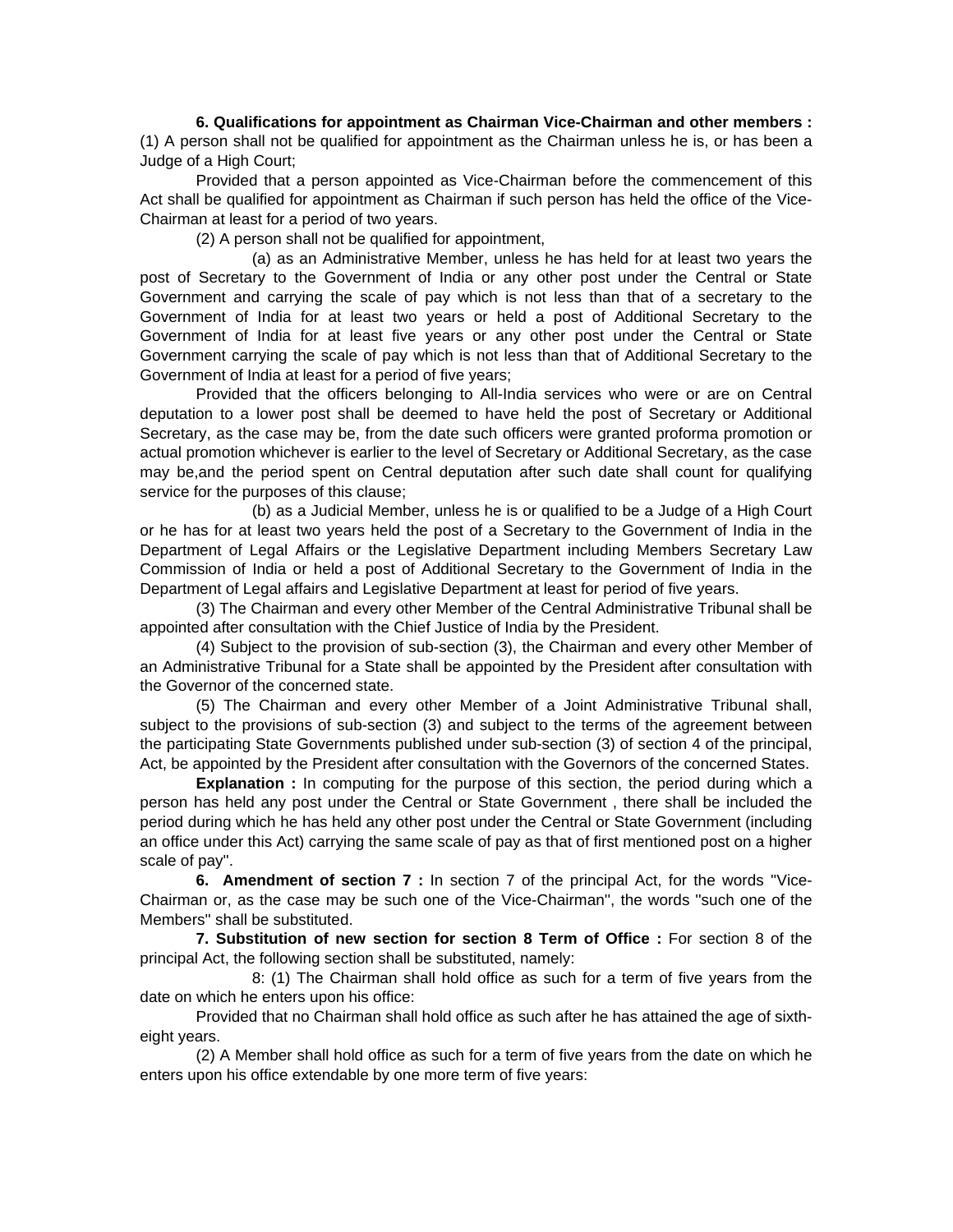Provided that no Member shall hold office as such after he has attained the age of sixtyfive years.

 (3) The conditions of service of Chairman and Members shall be the same as applicable to judges of the High Court''.

**8. Amendment of section 9 :** In seection 9 of the principal Act, the word ''Vice-Chairman'' wherever it occurs shall be omitted.

**9. Amendment of section 10 :** In section 10 of the principal Act,-

(i) the word ''Vice-Chairman'' wherever it occurs shall be omitted;

(ii) after the proviso, the following proviso shall be inserted, namely:

 ''Provided further that where a serving Government officer is appointed as a Member, he shall be deemed to have retired from the service to which he belonged on the date on which he assumed the charge of the Member but his subsequent service as Member shall, at his option, be reckoned as a post retirement re-employment counting for pension and other retirement benefits in the service to which he belonged''.

 10. Insertion of new section 10A : After section 10 of the principal Act, the following section shall be inserted, namely:

**Saving terms and conditions of service of Vice-Chairman** : '' 10A . The Chairman, VIce-Chairman and Member of a Tribunal appointed before the commencement of the Administrative Tribunals (Amendment) Act, 2006 shall continue to be governed by the provisions of the Act, and the rules made thereunder as if the Administrative Tribunals (Amendment) Act, 2006 had not come into force:

 Provided that, however, such Chairman and the Members appointed before the coming into force of Admnistrative Tribunals (Amendment) Act, 2006, may on completion of their term or attainment of the age of sixty-five or sixty-two years, as the case may be, which ever is earlier may, if eligible in terms of section 8 as amended by the Administrative Tribunals (Amendment) Act, 2006 be considered for a fresh appointment in accordance with the selection procedure laid down for such appointments subject to the condition that the total term in office of the Chairman shall not exceed five years and of that Members, ten years''.

**11. Amendment of section 11:** In section 11 of the principal Act,-

(I) in clause (b), the words ''Vice-Chairman or'' shall be omitted;

(II) clause (c) and clause (d) shall be omitted; and

 (III) in clause (e) the words'' or Vice-Chairman'' at both the places where they occur shall be omitted;

 (IV) in clause (f), the words ''Vice-Chairman'' at both the places where they occur shall be omitted.

**12. Substitution of new section for section 12 :** For section 12 of the principal Act, the following section shall be substituted, namely:

**Financial and administrative powers of the Chairman :** ''12 (1) The Chairman shall exercise such financial and administrative powers over the Benches as may be vested in him under the rules made by the appropriate Government.

 (2) The appropriate Government may designate one or more Members to be the Vice-Chairman or, as the case may be, Vice-Chairmen thereof and the Members so designated shall exercise such of the powers and perform such of the functions of the Chairman as may be delegated to him by the Chairman by a general or special order in writing''.

**13. Amenment of section 31 :** In section 31 of the principal Act, for the words ''Chairman, Vice-Chairman and other Members'' , the words ''Chairman and other Members'' shall be substituted.